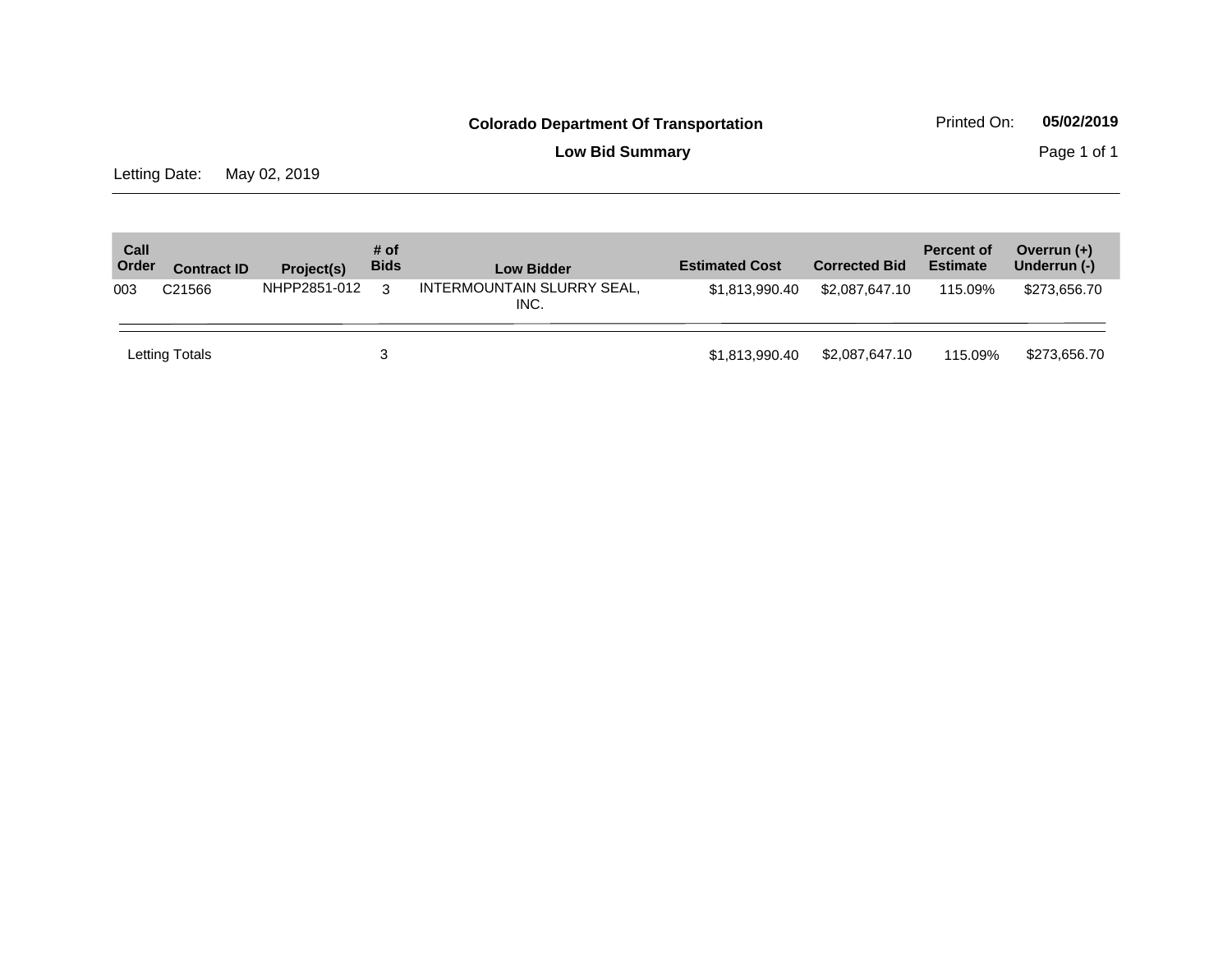|                                                                                                                                                                                                                                                                            |              | <b>Colorado Department Of Transportation</b> | Printed On: | 05/02/2019 |
|----------------------------------------------------------------------------------------------------------------------------------------------------------------------------------------------------------------------------------------------------------------------------|--------------|----------------------------------------------|-------------|------------|
|                                                                                                                                                                                                                                                                            |              | Page 1 of 1                                  |             |            |
| <b>Contract Description:</b>                                                                                                                                                                                                                                               | Contract ID: | C <sub>21566</sub>                           |             |            |
| THIS PROJECT IS LOCATED ON US HIGHWAY 285 IN CONEJOS AND ALAMOSA<br>COUNTIES. THE PROJECT BEGINS AT MILEPOST 6.4 AND CONTINUES NORTH<br>APPROXIMATELY 20.6 MILES TO MILEPOST 27. THE WORK CONSISTS OF A MICRO-<br>GRINDING AND CHIPSEAL PATCHING. FOLLOWED BY A FULL WIDTH |              |                                              |             |            |
| CHIPSEAL OF THE EXISTING ROADWAY, FINAL STRIPING, TRAFFIC AND EROSION<br>CONTROL.                                                                                                                                                                                          |              |                                              |             |            |

| Rank | <b>Vendor ID</b> | <b>Vendor Name</b>              | <b>Total Bid</b> | <b>Percent Of</b><br><b>Low Bid</b> | <b>Percent Of</b><br><b>Estimate</b> |
|------|------------------|---------------------------------|------------------|-------------------------------------|--------------------------------------|
| 0    | -EST-            | <b>Engineer's Estimate</b>      | \$1,813,990.40   | 86.89%                              | 100.00%                              |
|      | 110E             | INTERMOUNTAIN SLURRY SEAL, INC. | \$2,087,647.10   | 100.00%                             | 115.09%                              |
| 2    | 625A             | AVERY ASPHALT INC.              | \$2,270,341.25   | 108.75%                             | 125.16%                              |
| 3    | 1057A            | A-1 CHIPSEAL COMPANY            | \$2,374,741.50   | 113.75%                             | 130.91%                              |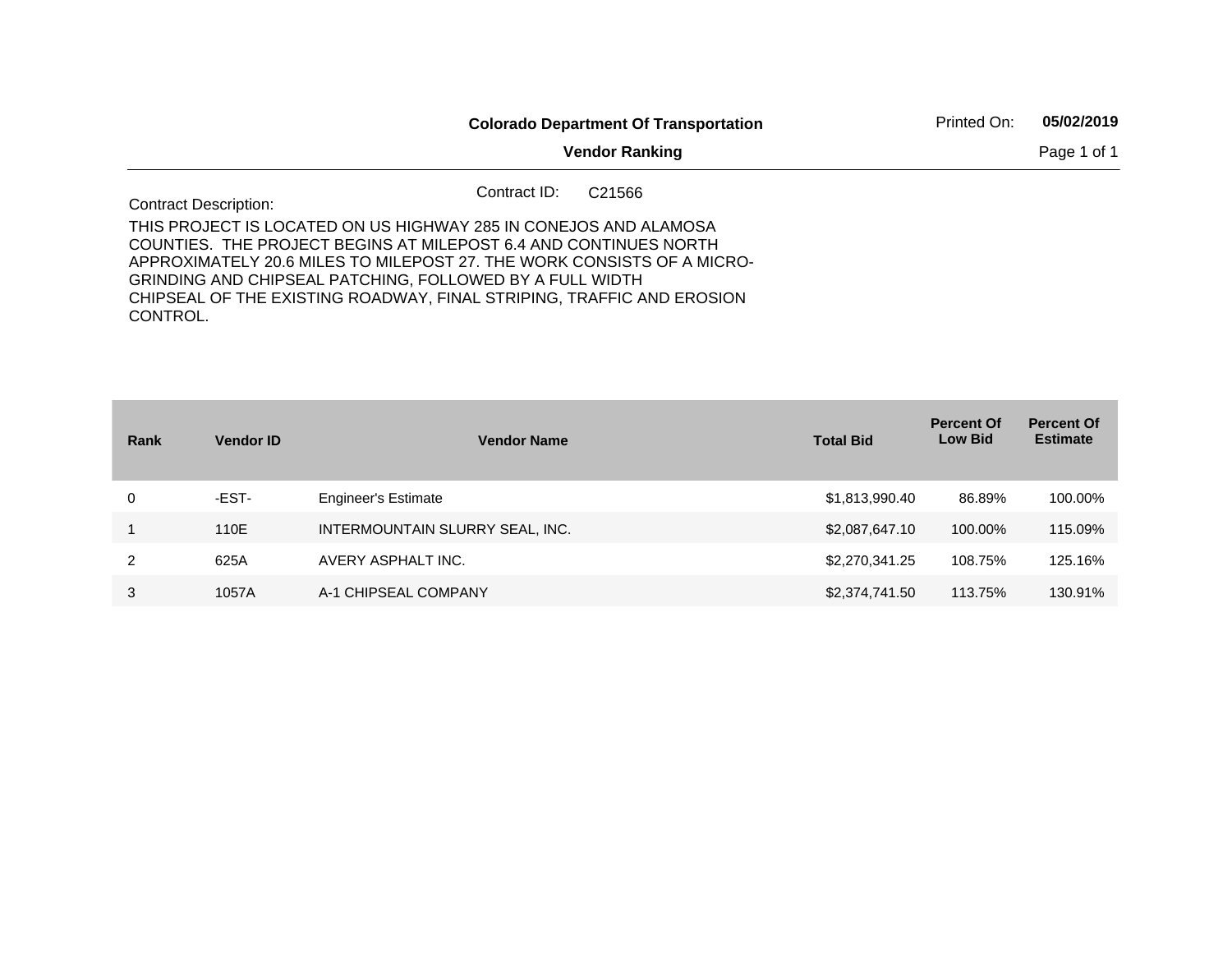|                     | <b>Tabulation of Bids</b> |
|---------------------|---------------------------|
| Contract ID: C21566 |                           |

|                      |                                                      |                          |                   | $(0)$ -EST-<br><b>Engineer's Estimate</b> |                   | (1) 110E<br><b>INTERMOUNTAIN</b><br><b>SLURRY SEAL, INC.</b> |                   | (2) 625A<br><b>AVERY ASPHALT</b> |
|----------------------|------------------------------------------------------|--------------------------|-------------------|-------------------------------------------|-------------------|--------------------------------------------------------------|-------------------|----------------------------------|
| <b>Item Code</b>     | <b>Description</b>                                   | Quantity                 | <b>Unit Price</b> | <b>Amount</b>                             | <b>Unit Price</b> | Amount                                                       | <b>Unit Price</b> | Amount                           |
| <b>SECTION:</b>      | 0001<br><b>ROADWAY</b>                               |                          |                   |                                           |                   | LCC:                                                         |                   |                                  |
|                      | 202-00246 Removal of Asphalt Mat (Planing) (Special) | <b>SY</b><br>40.550.000  |                   | 5.00000 202,750.00                        | 1.76000           | 71,368.00                                                    |                   | 3.75000 152,062.50               |
|                      | 202-00250 Removal of Pavement Marking                | <b>SF</b><br>1,558.000   | 0.75000           | 1.168.50                                  | 6.00000           | 9,348.00                                                     | 4.00000           | 6,232.00                         |
|                      | 202-00810 Removal of Ground Sign                     | 32.000 EACH              | 82.00000          | 2,624.00                                  | 200.00000         | 6,400.00                                                     | 125.00000         | 4,000.00                         |
| 202-00821            | Removal of Sign Panel                                | 62.000 EACH              | 30.00000          | 1,860.00                                  | 26.00000          | 1,612.00                                                     | 75.00000          | 4,650.00                         |
| 203-01597 Potholing  |                                                      | 2,000 HOUR               | 400.00000         | 800.00                                    | 100.00000         | 200.00                                                       | 1,000.00000       | 2,000.00                         |
| 208-00020 Silt Fence |                                                      | 500.000<br>LF.           | 1.00000           | 500.00                                    | 2.00000           | 1,000.00                                                     | 5.00000           | 2,500.00                         |
|                      | 208-00103 Removal and Disposal of Sediment (Labor)   | 8.000 HOUR               | 55.00000          | 440.00                                    | 50.00000          | 400.00                                                       | 75,00000          | 600.00                           |
| 208-00105            | Removal and Disposal of Sediment<br>(Equipment)      | 8,000 HOUR               | 135.00000         | 1.080.00                                  | 75.00000          | 600.00                                                       | 450.00000         | 3,600.00                         |
|                      | 409-02015 Cover Coat Material (Type II)              | 588.166.000<br><b>SY</b> |                   | 0.95000 558,757.70                        |                   | 1.10000 646,982.60                                           |                   | 1.29000 758,734.14               |
|                      | 411-10216 Emulsified Asphalt (CRS-2P)                | 228,711.000<br>GAL       |                   | 1.90000 434,550.90                        |                   | 3.50000 800,488.50                                           |                   | 2.93000 670,123.23               |
|                      | 411-10255 Emulsified Asphalt (Slow-Setting)          | 38,282.000<br>GAL        |                   | 2.15000 82,306.30                         |                   | 3.50000 133,987.00                                           |                   | 2.99000 114,463.18               |
|                      | 607-11525 Fence (Plastic)                            | 100.000<br>LF            | 4.00000           | 400.00                                    | 8.00000           | 800.00                                                       | 25.00000          | 2,500.00                         |
| 614-00011            | Sign Panel (Class I)                                 | SFI<br>294.000           | 20.00000          | 5,880.00                                  | 20.00000          | 5,880.00                                                     | 25.00000          | 7,350.00                         |
|                      | 614-00012 Sign Panel (Class II)                      | <b>SF</b><br>383,000     | 22.00000          | 8,426.00                                  | 25.00000          | 9,575.00                                                     |                   | 28.00000 10,724.00               |
|                      | 614-01512 Steel Sign Support (2-Inch Round) (Post)   | 384.000<br>LFI           | 22.00000          | 8,448.00                                  | 17.00000          | 6,528.00                                                     | 16.00000          | 6,144.00                         |

Page 1 of 6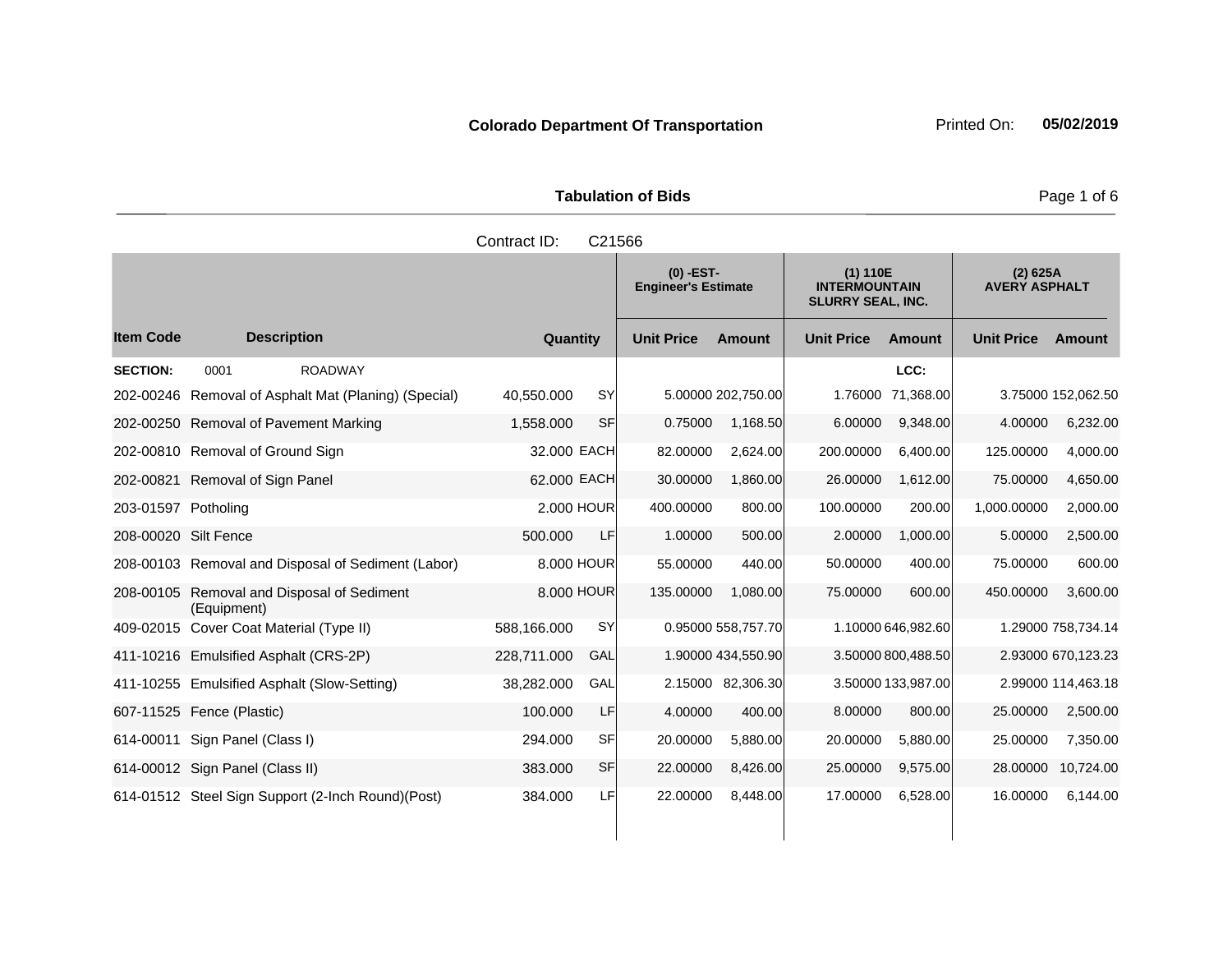|                    |                                                                         | Contract ID:   | C21566     |                                           |                    |                                                              |                    |                                  |                    |
|--------------------|-------------------------------------------------------------------------|----------------|------------|-------------------------------------------|--------------------|--------------------------------------------------------------|--------------------|----------------------------------|--------------------|
|                    |                                                                         |                |            | $(0)$ -EST-<br><b>Engineer's Estimate</b> |                    | (1) 110E<br><b>INTERMOUNTAIN</b><br><b>SLURRY SEAL, INC.</b> |                    | (2) 625A<br><b>AVERY ASPHALT</b> |                    |
| ltem Code          | <b>Description</b>                                                      | Quantity       |            | <b>Unit Price</b>                         | <b>Amount</b>      | <b>Unit Price</b>                                            | <b>Amount</b>      | <b>Unit Price</b>                | <b>Amount</b>      |
| <b>SECTION:</b>    | 0001<br><b>ROADWAY</b>                                                  |                |            |                                           |                    |                                                              | LCC:               |                                  |                    |
|                    | 614-01522 Steel Sign Support (2-Inch Round)(Socket)                     | 32.000 EACH    |            | 100.00000                                 | 3,200.00           | 160.00000                                                    | 5,120.00           | 150.00000                        | 4,800.00           |
|                    | 620-00020 Sanitary Facility                                             | 1.000 EACH     |            | 2,000.00000                               | 2,000.00           | 1,000.00000                                                  | 1,000.00           | 5,000.00000                      | 5,000.00           |
|                    | 626-00000 Mobilization                                                  | 1.000          | L SI       | 180,000.00000 180,000.00                  |                    | 100,000.00000 100,000.00                                     |                    | 150,990.00000 150,990.00         |                    |
|                    | 626-01104 Public Information Services (Tier IV)                         | 1.000          | L SI       | 5,000.00000                               | 5,000.00           | 3,000.00000                                                  | 3,000.00           | 10,000.00000 10,000.00           |                    |
|                    | 627-00013 Pavement Marking Paint (High Build)                           | 1,617.000      | GAL        |                                           | 35.00000 56,595.00 |                                                              | 38.00000 61,446.00 | 42.00000                         | 67,914.00          |
|                    | 627-00013 Pavement Marking Paint (High Build)<br>(Temporary)            | 2,444.000      | GAL        |                                           | 35.00000 85,540.00 |                                                              | 38.00000 92,872.00 |                                  | 36.00000 87,984.00 |
|                    | 627-00032 Raised Flexible Pavement Marker<br>(Temporary)                | 8.220.000 EACH |            |                                           | 2.00000 16,440.00  | 0.65000                                                      | 5,343.00           |                                  | 3.21000 26,386.20  |
|                    | 627-40012 Methyl Methacrylate Pavement Marking<br>(Word Symbol)(Inlaid) | 1,558.000      | SF         |                                           | 30.00000 46,740.00 |                                                              | 19.00000 29,602.00 |                                  | 22.00000 34,276.00 |
| 630-00000 Flagging |                                                                         | 1,920.000 HOUR |            |                                           | 26.00000 49,920.00 |                                                              | 18.00000 34,560.00 | 30.00000                         | 57,600.00          |
|                    | 630-00001 Pilot Car Operation                                           | 360.000 HOUR   |            |                                           | 46.00000 16,560.00 |                                                              | 50.00000 18,000.00 | 50.00000                         | 18,000.00          |
|                    | 630-00007 Traffic Control Inspection                                    | 18,000         | DAY        | 125.00000                                 | 2,250.00           | 75.00000                                                     | 1,350.00           | 150.00000                        | 2,700.00           |
|                    | 630-00012 Traffic Control Management                                    | 35.000         | DAY        | 750.00000 26,250.00                       |                    | 800.00000 28,000.00                                          |                    | 600.00000                        | 21,000.00          |
|                    | 630-80341 Construction Traffic Sign (Panel Size A)                      | 87,000 EACH    |            | 32.00000                                  | 2,784.00           | 13.00000                                                     | 1,131.00           | 70.00000                         | 6,090.00           |
|                    | 630-80342 Construction Traffic Sign (Panel Size B)                      | 30.000 EACH    |            | 42.00000                                  | 1,260.00           | 25.00000                                                     | 750.00             | 65.00000                         | 1,950.00           |
|                    | 630-80359 Portable Message Sign Panel                                   | 76.000         | <b>DAY</b> | 65.00000                                  | 4.940.00           | 60.00000                                                     | 4,560.00           | 130.00000                        | 9,880.00           |

# **Tabulation of Bids Page 2 of 6**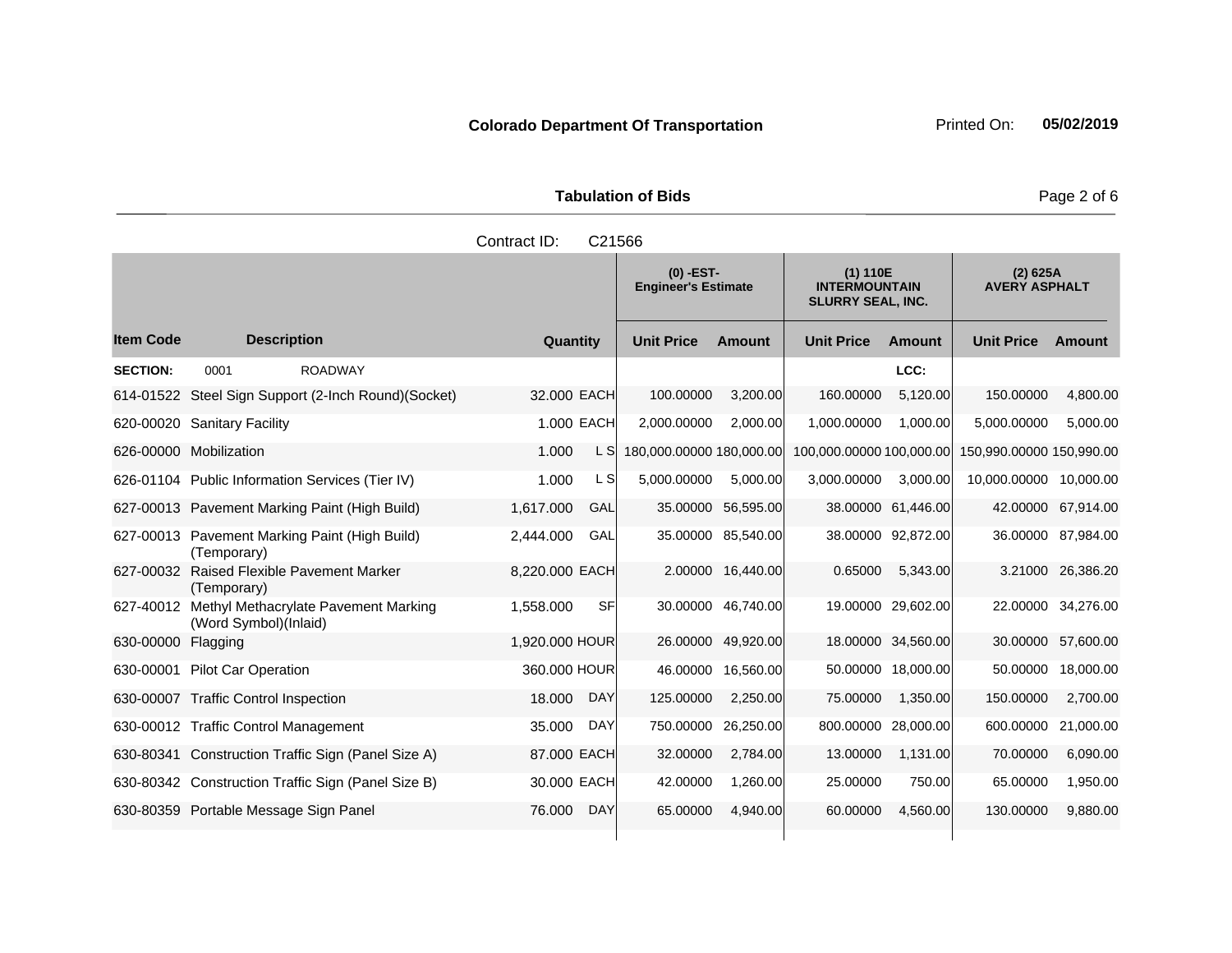**Tabulation of Bids Page 3 of 6** 

| C <sub>21566</sub><br>Contract ID:        |               |                                                                                                           |                |                                    |                |                   |                |
|-------------------------------------------|---------------|-----------------------------------------------------------------------------------------------------------|----------------|------------------------------------|----------------|-------------------|----------------|
|                                           |               | $(0)$ -EST-<br>(1) 110E<br><b>Engineer's Estimate</b><br><b>INTERMOUNTAIN</b><br><b>SLURRY SEAL, INC.</b> |                | $(2)$ 625A<br><b>AVERY ASPHALT</b> |                |                   |                |
| <b>Item Code</b><br><b>Description</b>    | Quantity      | <b>Unit Price</b>                                                                                         | <b>Amount</b>  | <b>Unit Price</b>                  | <b>Amount</b>  | <b>Unit Price</b> | <b>Amount</b>  |
| <b>SECTION:</b><br>0001<br><b>ROADWAY</b> |               |                                                                                                           |                |                                    | LCC:           |                   |                |
| Drum Channelizing Device<br>630-80360     | 48,000 EACH   | 25.00000                                                                                                  | 1.200.00       | 10.00000                           | 480.00         | 40.00000          | 1,920.00       |
| <b>Traffic Cone</b><br>630-80380          | 264.000 EACH  | 5.00000                                                                                                   | 1,320.00       | 1.00000                            | 264.00         | 12,00000          | 3,168.00       |
| Mobile Pavement Marking Zone<br>630-80511 | L SI<br>1.000 | 2,000.00000                                                                                               | 2,000.00       | 5,000.00000                        | 5,000.00       | 15,000.00000      | 15,000.00      |
| <b>Section Totals:</b>                    |               |                                                                                                           | \$1,813,990.40 |                                    | \$2,087,647.10 |                   | \$2,270,341.25 |
| <b>Contract Grand Totals</b>              |               |                                                                                                           | \$1,813,990.40 |                                    | \$2,087,647.10 |                   | \$2,270,341.25 |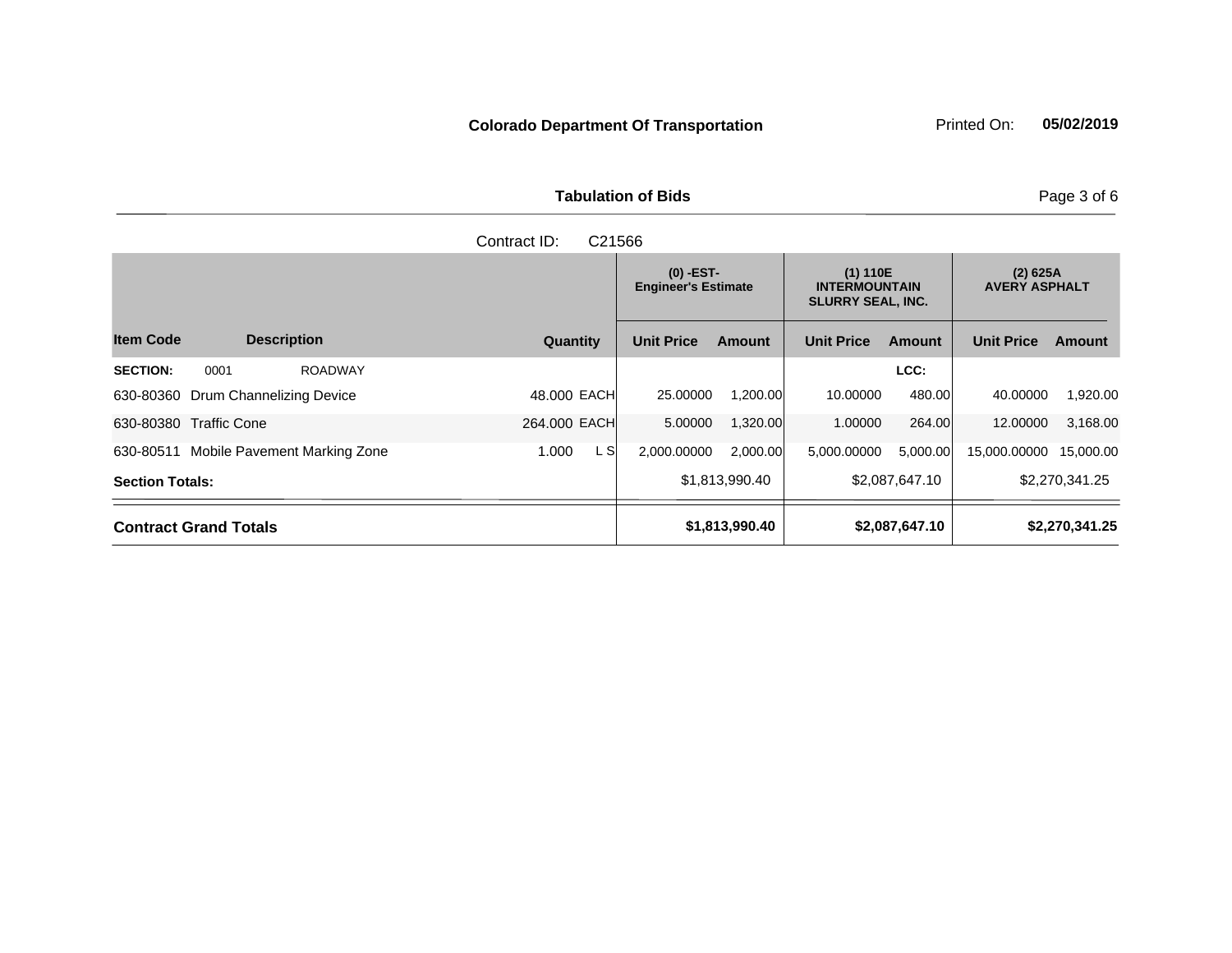| <b>Tabulation of Bids</b> |  |  |  |  |  |  |  |
|---------------------------|--|--|--|--|--|--|--|
| Contract ID: C21566       |  |  |  |  |  |  |  |

|                      |                                                      |             |           | (3) 1057A<br><b>A-1 CHIPSEAL COMPANY</b> |                          |                   |               |                   |               |
|----------------------|------------------------------------------------------|-------------|-----------|------------------------------------------|--------------------------|-------------------|---------------|-------------------|---------------|
| <b>Item Code</b>     | <b>Description</b>                                   | Quantity    |           | <b>Unit Price</b>                        | <b>Amount</b>            | <b>Unit Price</b> | <b>Amount</b> | <b>Unit Price</b> | <b>Amount</b> |
| <b>SECTION:</b>      | <b>ROADWAY</b><br>0001                               |             |           |                                          |                          |                   | LCC:          |                   |               |
|                      | 202-00246 Removal of Asphalt Mat (Planing) (Special) | 40,550.000  | SY        |                                          | 0.95000 38,522.50        |                   |               |                   |               |
|                      | 202-00250 Removal of Pavement Marking                | 1,558.000   | <b>SF</b> | 2.75000                                  | 4,284.50                 |                   |               |                   |               |
|                      | 202-00810 Removal of Ground Sign                     | 32.000 EACH |           | 90.00000                                 | 2,880.00                 |                   |               |                   |               |
|                      | 202-00821 Removal of Sign Panel                      | 62.000 EACH |           | 70.00000                                 | 4,340.00                 |                   |               |                   |               |
| 203-01597 Potholing  |                                                      | 2,000 HOUR  |           | 250,00000                                | 500.00                   |                   |               |                   |               |
| 208-00020 Silt Fence |                                                      | 500,000     | LF        | 1.25000                                  | 625.00                   |                   |               |                   |               |
|                      | 208-00103 Removal and Disposal of Sediment (Labor)   | 8.000 HOUR  |           | 45.00000                                 | 360.00                   |                   |               |                   |               |
| 208-00105            | Removal and Disposal of Sediment<br>(Equipment)      | 8,000 HOUR  |           | 85.00000                                 | 680.00                   |                   |               |                   |               |
|                      | 409-02015 Cover Coat Material (Type II)              | 588,166.000 | SY        |                                          | 1.75000 1,029,290.<br>50 |                   |               |                   |               |
|                      | 411-10216 Emulsified Asphalt (CRS-2P)                | 228,711.000 | GAL       |                                          | 3.25000 743,310.75       |                   |               |                   |               |
|                      | 411-10255 Emulsified Asphalt (Slow-Setting)          | 38,282.000  | GAL       |                                          | 2.75000 105,275.50       |                   |               |                   |               |
|                      | 607-11525 Fence (Plastic)                            | 100.000     | LF        | 1.85000                                  | 185.00                   |                   |               |                   |               |
|                      | 614-00011 Sign Panel (Class I)                       | 294.000     | <b>SF</b> | 22.00000                                 | 6,468.00                 |                   |               |                   |               |
|                      | 614-00012 Sign Panel (Class II)                      | 383.000     | <b>SF</b> |                                          | 32.00000 12,256.00       |                   |               |                   |               |
|                      | 614-01512 Steel Sign Support (2-Inch Round) (Post)   | 384.000     | LF        | 5.00000                                  | 1,920.00                 |                   |               |                   |               |

Page 4 of 6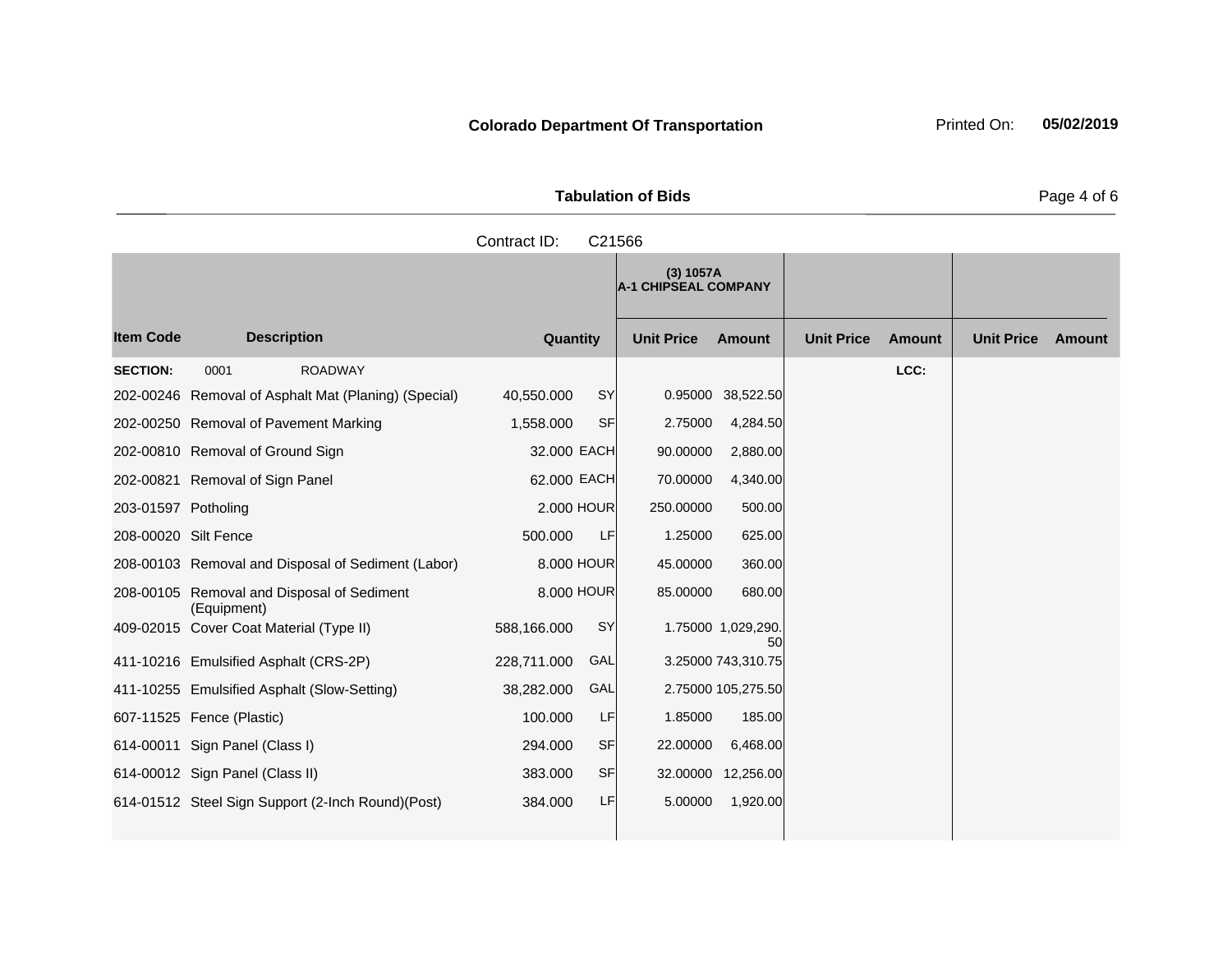| <b>Tabulation of Bids</b> | Page 5 of 6 |
|---------------------------|-------------|

**Quantity Unit Price Unit Price Item Code Amount Unit Price Amount Ext Ext Unit Price Amount Ext (3) 1057A A-1 CHIPSEAL COMPANY Description SECTION:** 0001 ROADWAY **LCC:** 614-01522 Steel Sign Support (2-Inch Round)(Socket) 32.000 EACH 250.00000 8,000.00 620-00020 Sanitary Facility 1.000 EACH 1,500.00000 1,500.00 626-00000 Mobilization 1.000 L S 165,000.00000 165,000.00 626-01104 Public Information Services (Tier IV) 1.000 L S 15,000.00000 15,000.00 627-00013 Pavement Marking Paint (High Build) 1,617.000 GAL 30.25000 48,914.25 627-00013 Pavement Marking Paint (High Build) (Temporary) 2,444.000 GAL 30.25000 73,931.00 627-00032 Raised Flexible Pavement Marker (Temporary) 8,220.000 EACH 0.80000 6,576.00 627-40012 Methyl Methacrylate Pavement Marking (Word Symbol)(Inlaid) 1,558.000 SF 15.25000 23,759.50 630-00000 Flagging 15.00000 and 1,920.000 HOUR 15.00000 28,800.00 630-00001 Pilot Car Operation 360.000 HOUR 30.00000 10,800.00 630-00007 Traffic Control Inspection 18.000 DAY 150.00000 2,700.00 630-00012 Traffic Control Management 35.000 DAY 725.00000 25,375.00 630-80341 Construction Traffic Sign (Panel Size A) 87.000 EACH 10.00000 870.00 630-80342 Construction Traffic Sign (Panel Size B) 30.000 EACH 25.00000 750.00 630-80359 Portable Message Sign Panel 76.000 DAY 110.00000 8,360.00 Contract ID: C21566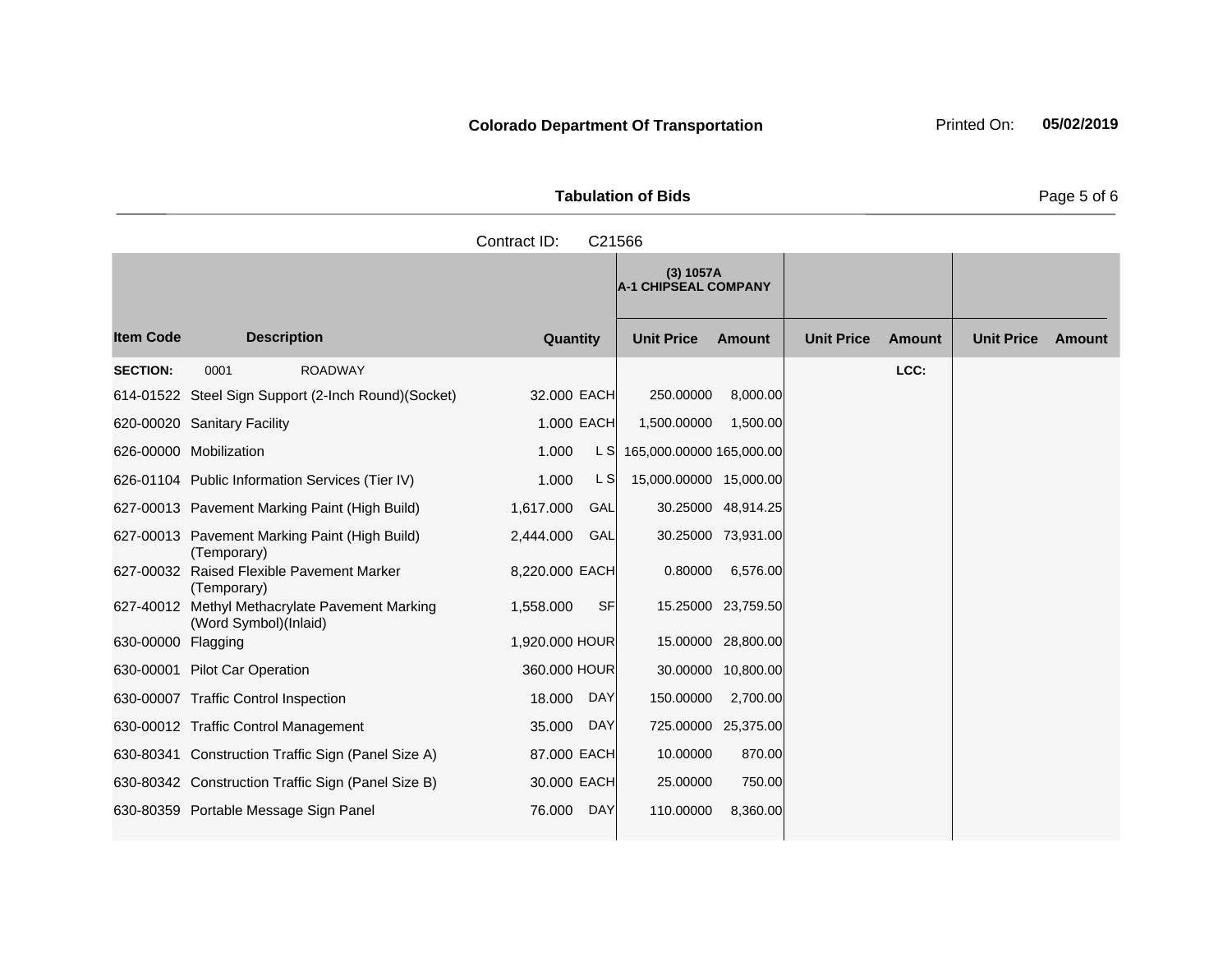|  | <b>Tabulation of Bids</b> |  |  |
|--|---------------------------|--|--|
|  | Contract ID: C21566       |  |  |

|                                           |               | (3) 1057A<br><b>A-1 CHIPSEAL COMPANY</b> |                |                   |               |                   |        |
|-------------------------------------------|---------------|------------------------------------------|----------------|-------------------|---------------|-------------------|--------|
| <b>Item Code</b><br><b>Description</b>    | Quantity      | <b>Unit Price</b>                        | Amount         | <b>Unit Price</b> | <b>Amount</b> | <b>Unit Price</b> | Amount |
| 0001<br><b>SECTION:</b><br><b>ROADWAY</b> |               |                                          |                |                   | LCC:          |                   |        |
| 630-80360 Drum Channelizing Device        | 48,000 EACH   | 10.00000                                 | 480.00         |                   |               |                   |        |
| 630-80380 Traffic Cone                    | 264.000 EACH  | 2.00000                                  | 528.00         |                   |               |                   |        |
| 630-80511 Mobile Pavement Marking Zone    | L SI<br>1.000 | 2,500.00000                              | 2,500.00       |                   |               |                   |        |
| <b>Section Totals:</b>                    |               |                                          | \$2,374,741.50 |                   |               |                   |        |
| <b>Contract Grand Totals</b>              |               |                                          | \$2,374,741.50 |                   |               |                   |        |

Page 6 of 6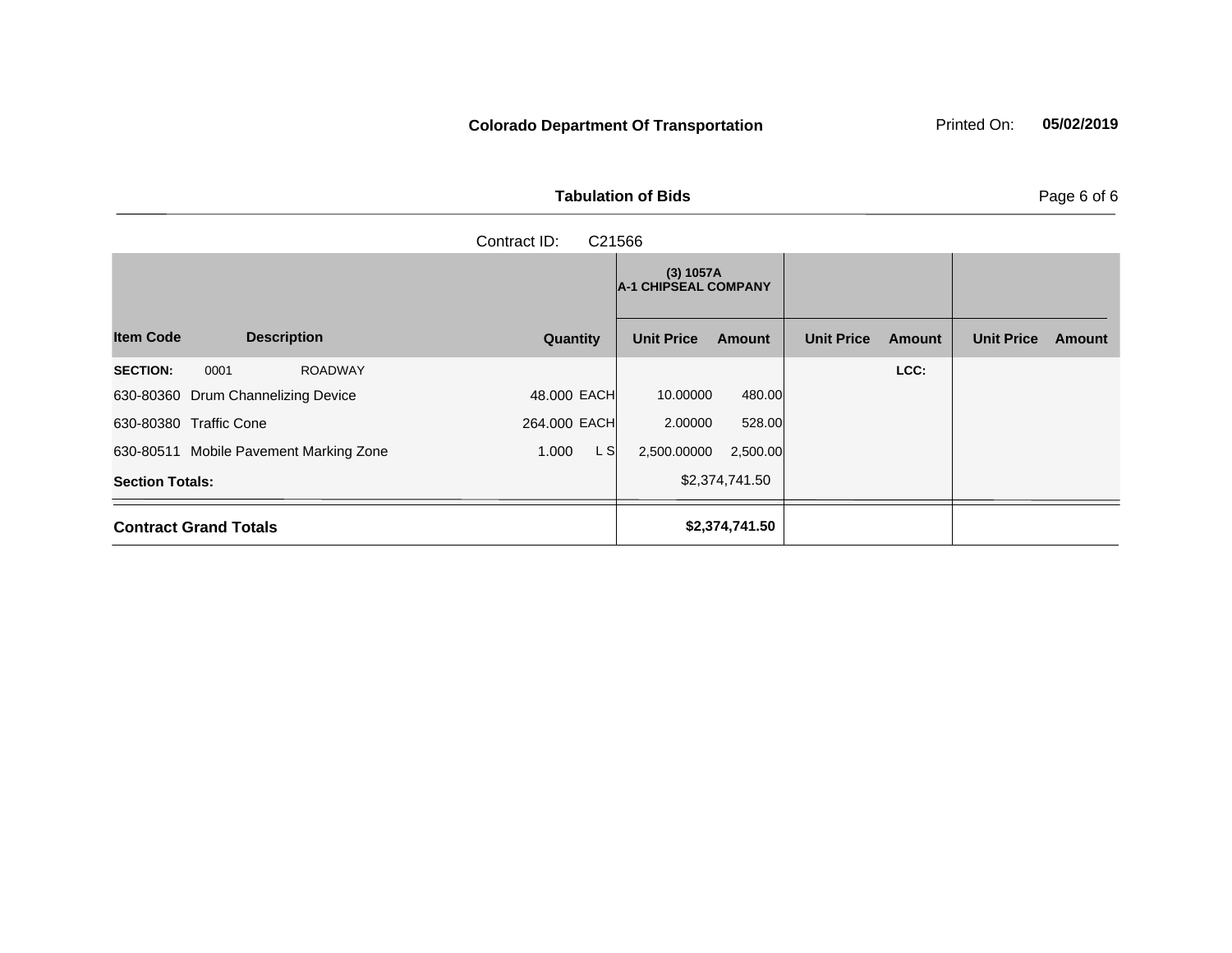**Low Bid Item Analysis Page 1 of 3** 

Contract ID: C21566

| Line            | Item/<br>Description                                                            | Quantity                                                 | Estimated<br>Price | Bid Price/<br><b>Units</b> | <b>Estimated</b><br>Amount | <b>Bid Amount</b> | <b>Bid Est</b><br>% | Overrun $(+)$<br>Underrun (-) |
|-----------------|---------------------------------------------------------------------------------|----------------------------------------------------------|--------------------|----------------------------|----------------------------|-------------------|---------------------|-------------------------------|
| <b>SECTION:</b> | 0001                                                                            | <b>ROADWAY</b>                                           |                    |                            |                            |                   |                     |                               |
| 0005            | 202-00246                                                                       | 40,550.000<br>Removal of Asphalt Mat (Planing) (Special) | 5.00000            | 1.76000<br>SY              | 202,750.00                 | 71,368.00         | 35.20%              | $-131,382.00$                 |
| 0010            | 202-00250<br>Removal of Pavement Marking                                        | 1,558.000                                                | 0.75000            | 6.00000<br><b>SF</b>       | 1,168.50                   | 9,348.00          | 800.00%             | 8,179.50                      |
| 0015            | 202-00810<br>Removal of Ground Sign                                             | 32.000                                                   | 82.00000           | 200.00000<br><b>EACH</b>   | 2,624.00                   | 6,400.00          | 243.90%             | 3,776.00                      |
| 0020            | 202-00821<br>Removal of Sign Panel                                              | 62.000                                                   | 30.00000           | 26.00000<br><b>EACH</b>    | 1,860.00                   | 1,612.00          | 86.67%              | $-248.00$                     |
| 0025            | 203-01597<br>Potholing                                                          | 2.000                                                    | 400.00000          | 100.00000<br><b>HOUR</b>   | 800.00                     | 200.00            | 25.00%              | $-600.00$                     |
| 0030            | 208-00020<br>Silt Fence                                                         | 500.000                                                  | 1.00000            | 2.00000<br>LF              | 500.00                     | 1,000.00          | 200.00%             | 500.00                        |
| 0035            | 208-00103                                                                       | 8.000<br>Removal and Disposal of Sediment (Labor)        | 55.00000           | 50.00000<br><b>HOUR</b>    | 440.00                     | 400.00            | 90.91%              | $-40.00$                      |
| 0040            | 208-00105<br>8.000<br>135.00000<br>Removal and Disposal of Sediment (Equipment) |                                                          |                    | 75.00000<br><b>HOUR</b>    | 1,080.00                   | 600.00            | 55.56%              | $-480.00$                     |
| 0045            | 409-02015<br>Cover Coat Material (Type II)                                      | 588,166.00                                               | 0.95000            | 1.10000<br><b>SY</b>       | 558,757.70                 | 646,982.60        | 115.79%             | 88,224.90                     |
| 0050            | 411-10216<br>Emulsified Asphalt (CRS-2P)                                        | 228,711.00                                               | 1.90000            | 3.50000<br><b>GAL</b>      | 434,550.90                 | 800,488.50        | 184.21%             | 365,937.60                    |
| 0055            | 411-10255                                                                       | 38.282.000<br>Emulsified Asphalt (Slow-Setting)          | 2.15000            | 3.50000<br>GAL             | 82,306.30                  | 133,987.00        | 162.79%             | 51,680.70                     |
| 0060            | 607-11525<br>Fence (Plastic)                                                    | 100.000                                                  | 4.00000            | 8.00000<br>LF              | 400.00                     | 800.00            | 200.00%             | 400.00                        |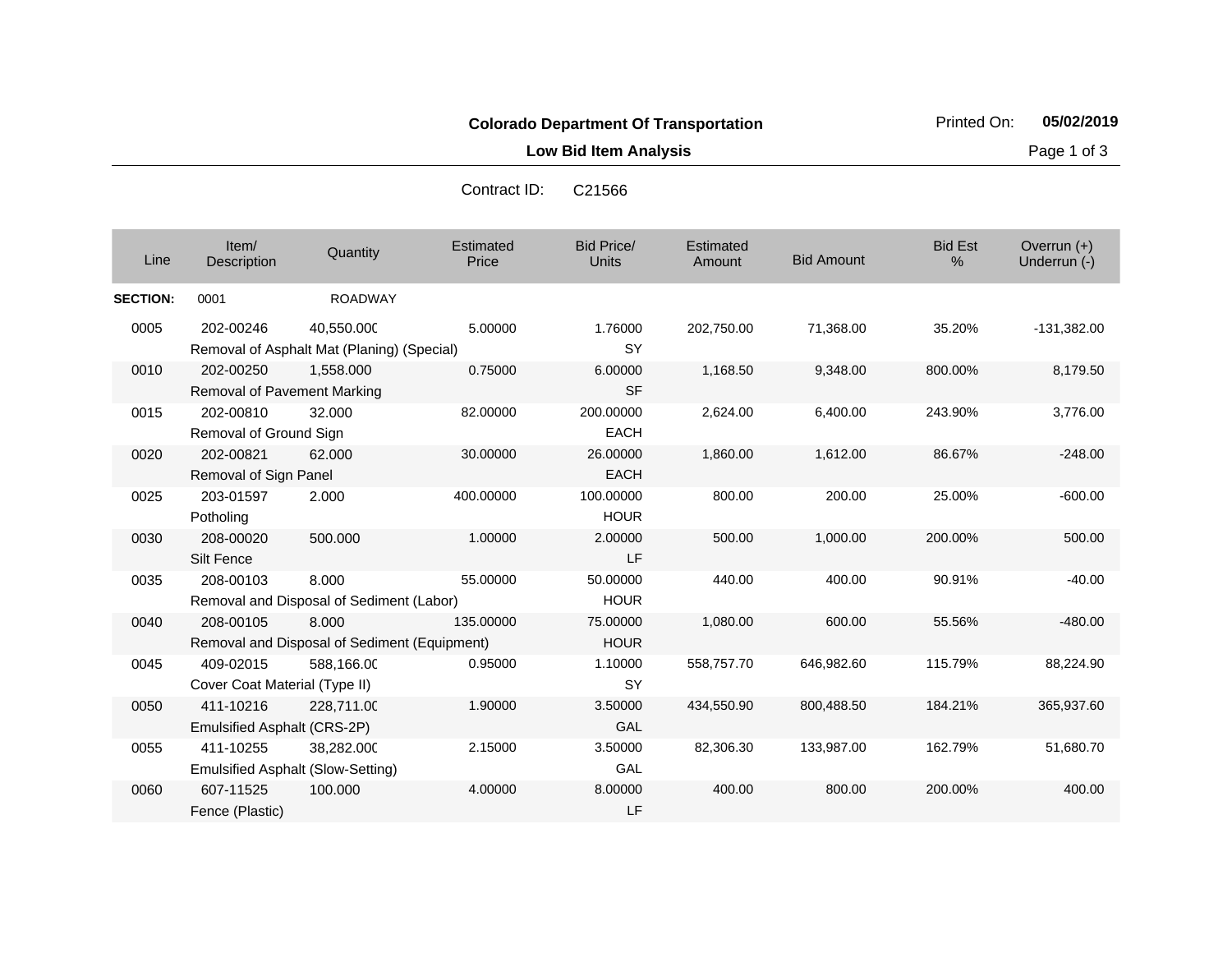**Low Bid Item Analysis Page 2 of 3** 

| Line            | Item/<br>Description                  | Quantity                                                 | Estimated<br>Price | <b>Bid Price/</b><br><b>Units</b> | Estimated<br>Amount | <b>Bid Amount</b> | <b>Bid Est</b><br>% | Overrun $(+)$<br>Underrun (-) |
|-----------------|---------------------------------------|----------------------------------------------------------|--------------------|-----------------------------------|---------------------|-------------------|---------------------|-------------------------------|
| <b>SECTION:</b> | 0001                                  | <b>ROADWAY</b>                                           |                    |                                   |                     |                   |                     |                               |
| 0065            | 614-00011<br>Sign Panel (Class I)     | 294.000                                                  | 20.00000           | 20.00000<br><b>SF</b>             | 5,880.00            | 5,880.00          | 100.00%             | 0.00                          |
| 0070            | 614-00012<br>Sign Panel (Class II)    | 383.000                                                  | 22.00000           | 25.00000<br><b>SF</b>             | 8,426.00            | 9,575.00          | 113.64%             | 1,149.00                      |
| 0075            | 614-01512                             | 384.000<br>Steel Sign Support (2-Inch Round)(Post)       | 22.00000           | 17.00000<br>LF                    | 8,448.00            | 6,528.00          | 77.27%              | $-1,920.00$                   |
| 0080            | 614-01522                             | 32.000<br>Steel Sign Support (2-Inch Round)(Socket)      | 100.00000          | 160.00000<br><b>EACH</b>          | 3,200.00            | 5,120.00          | 160.00%             | 1,920.00                      |
| 0085            | 620-00020<br><b>Sanitary Facility</b> | 1.000                                                    | 2,000.00000        | 1,000.00000<br><b>EACH</b>        | 2,000.00            | 1,000.00          | 50.00%              | $-1,000.00$                   |
| 0090            | 626-00000<br>Mobilization             | 1.000                                                    | 180,000.00000      | 100,000.00000<br>L S              | 180,000.00          | 100,000.00        | 55.56%              | $-80,000.00$                  |
| 0095            | 626-01104                             | 1.000<br>Public Information Services (Tier IV)           | 5,000.00000        | 3,000.00000<br>L <sub>S</sub>     | 5,000.00            | 3,000.00          | 60.00%              | $-2,000.00$                   |
| 0100            | 627-00013                             | 1,617.000<br>Pavement Marking Paint (High Build)         | 35.00000           | 38.00000<br>GAL                   | 56,595.00           | 61,446.00         | 108.57%             | 4,851.00                      |
| 0105            | 627-00013<br>(Temporary)              | 2,444.000<br>Pavement Marking Paint (High Build)         | 35.00000           | 38.00000<br>GAL                   | 85,540.00           | 92,872.00         | 108.57%             | 7,332.00                      |
| 0110            | 627-00032                             | 8,220.000<br>Raised Flexible Pavement Marker (Temporary) | 2.00000            | 0.65000<br><b>EACH</b>            | 16,440.00           | 5,343.00          | 32.50%              | $-11,097.00$                  |
| 0115            | 627-40012<br>Symbol)(Inlaid)          | 1,558.000<br>Methyl Methacrylate Pavement Marking (Word  | 30.00000           | 19.00000<br><b>SF</b>             | 46,740.00           | 29,602.00         | 63.33%              | $-17,138.00$                  |

Contract ID: C21566